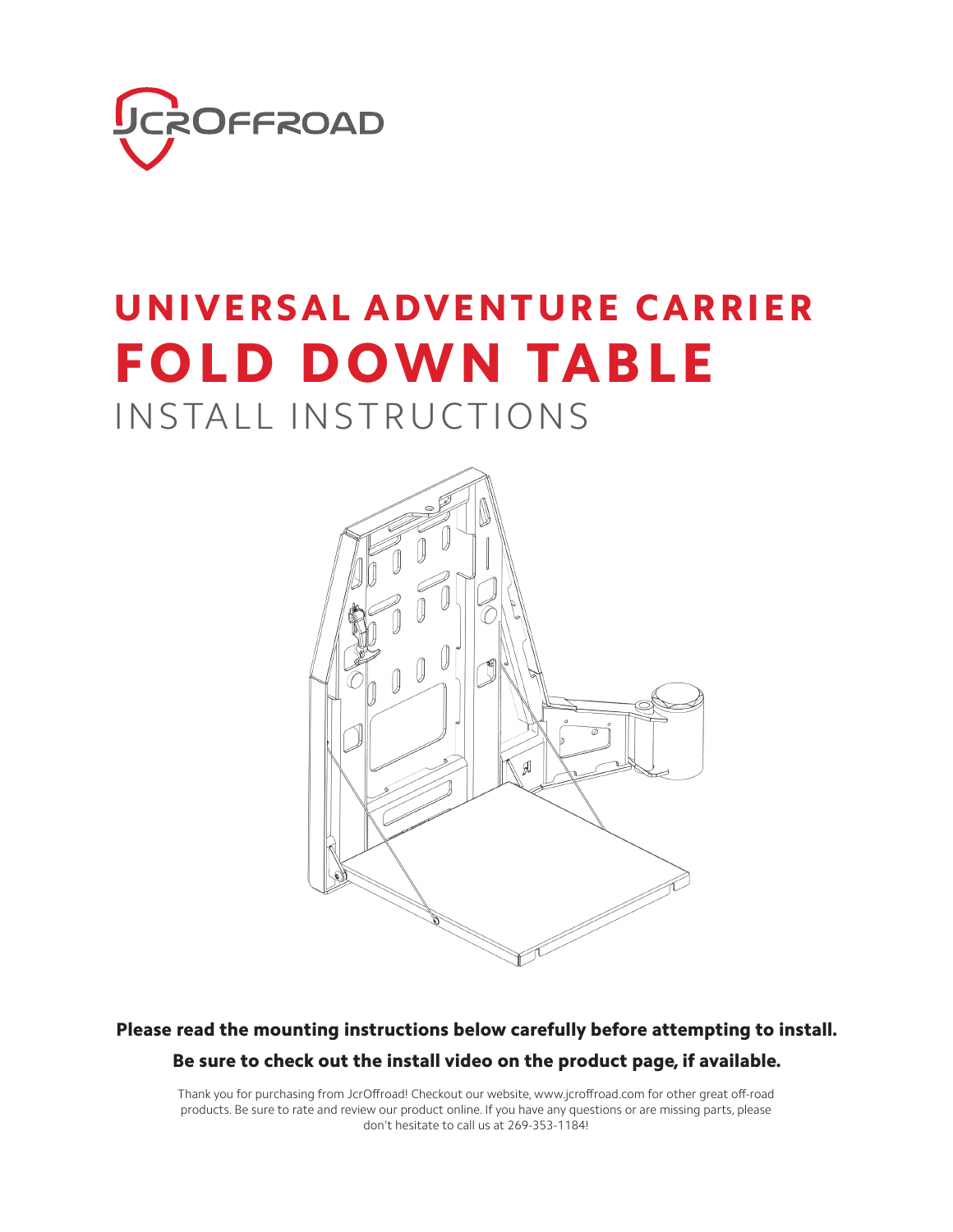# INCLUDED HARDWARE

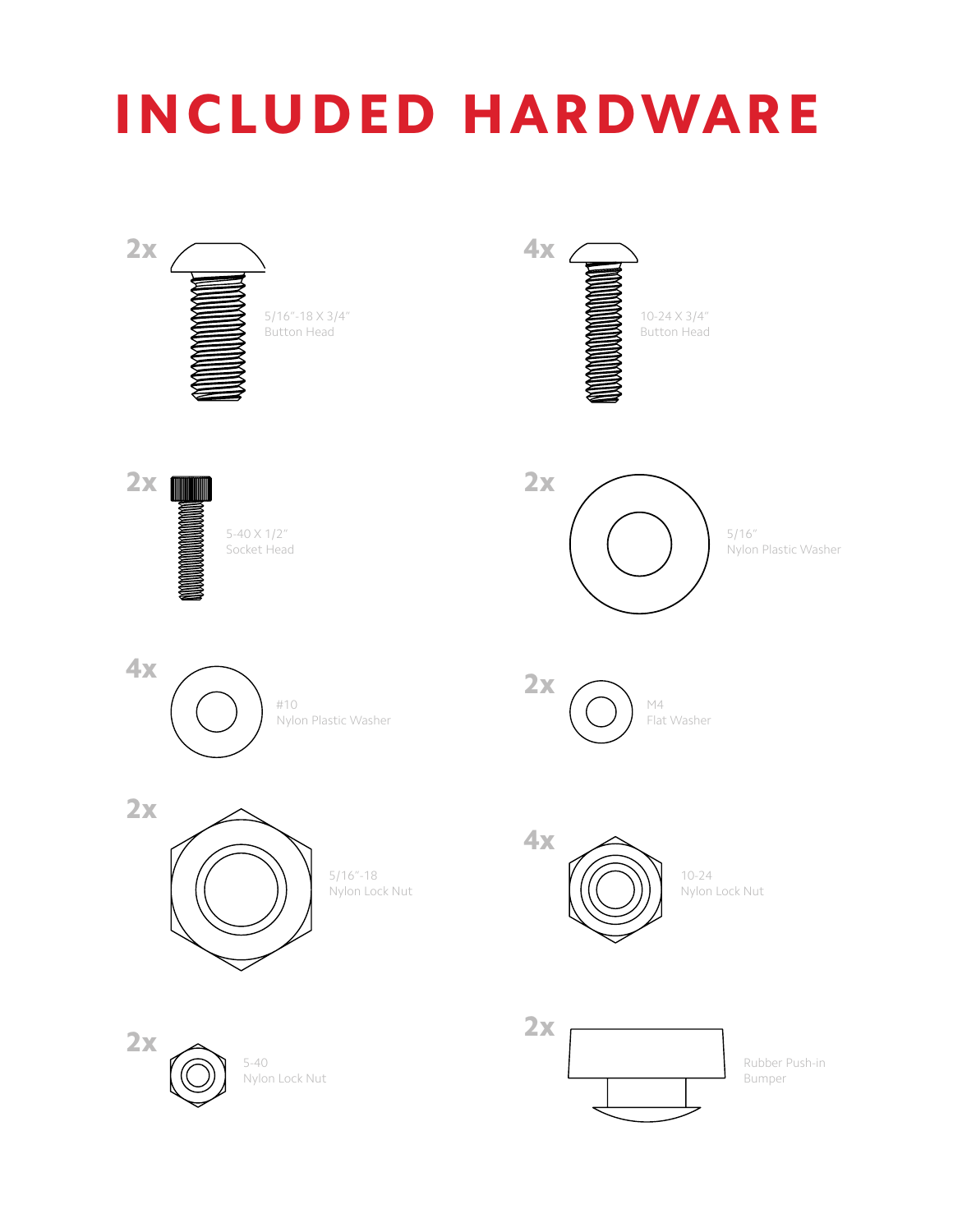### INCLUDED PARTS





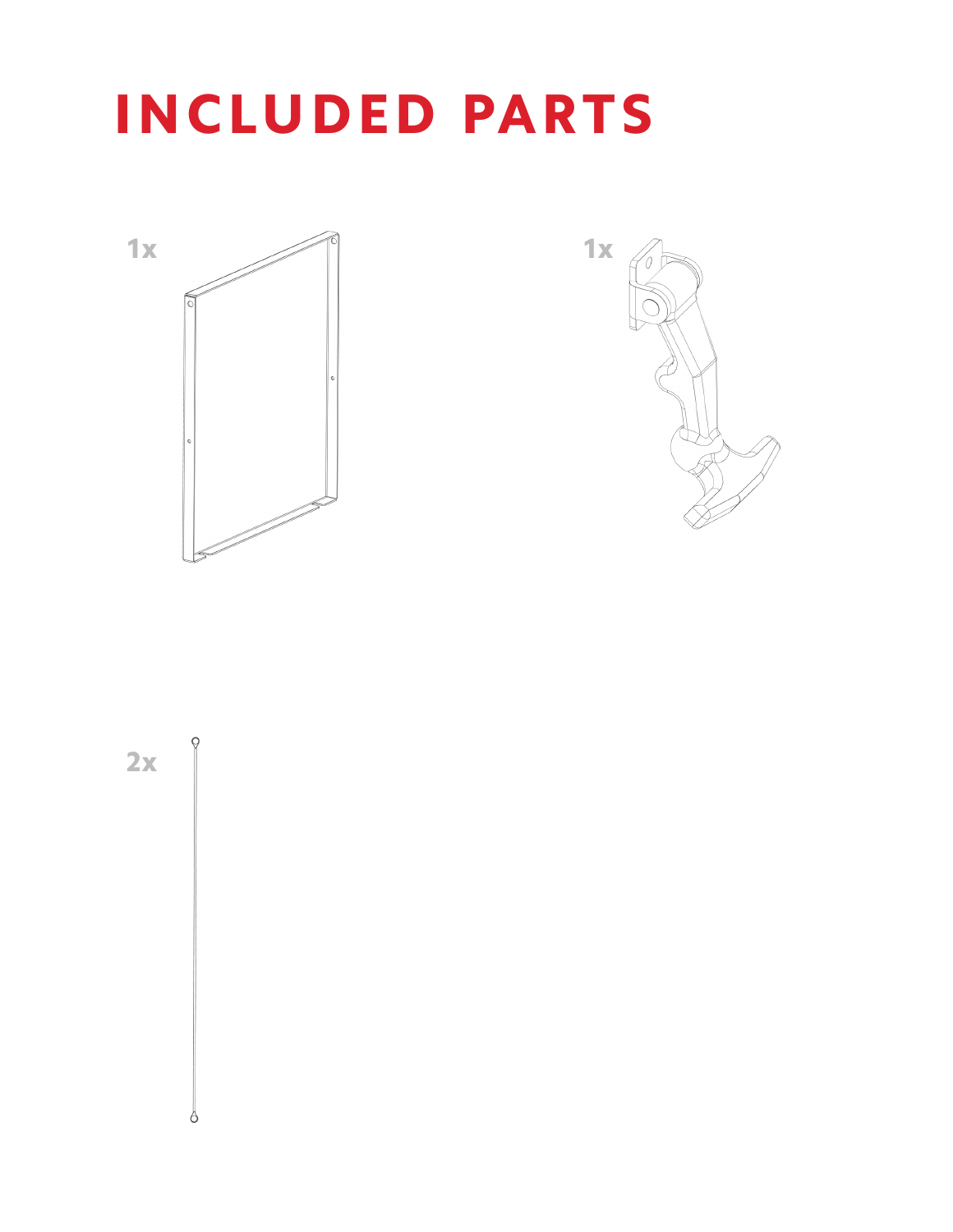# ASSEMBLY

1 Start by inserting the two rubber push-in bumpers into the large holes in the vertical bars on the inside of the adventure carrier.



2 Next, mount the table onto the inside of your carrier. Place the table between the two tabs on the bottom of the carrier and slide a 5/16"-18 X 3/4" button head bolt through each side making sure to sandwich a 5/16" plastic washer between the tab on the carrier and the side of the table. Then, fasten it into place with the 5/16"-18 lock nut. You want to tighten it enough that the table can't wiggle while still being able to flip up and down. Also, make sure you bolt the table on in the correct orientation so that the flat side is facing up when the table is down.

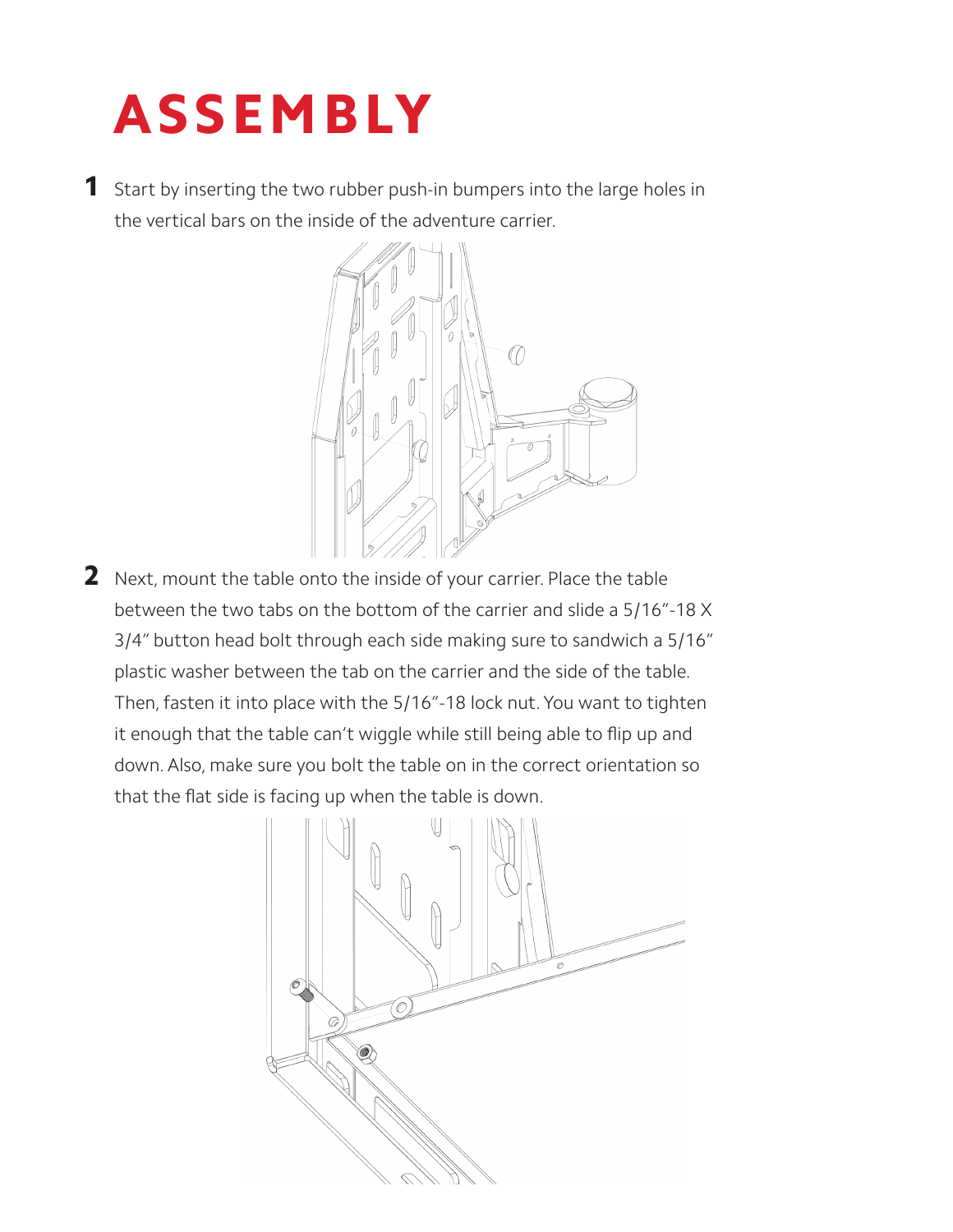# ASSEMBLY

**3** Next, attach the lanyards to the table using the 10-24  $\times$  3/4" button head bolts, #10 plastic washers and 10-24 nylon lock nuts. The washers should go between the flat side of the eye of the lanyards and the sides of the table.



4 Next, attach the lanyards to the holes in the outside of the vertical bars that are on the inside of the carrier using the same hardware as the last step. The washers should again go between the flat side of the eye of the lanyards and the sides of the bars.